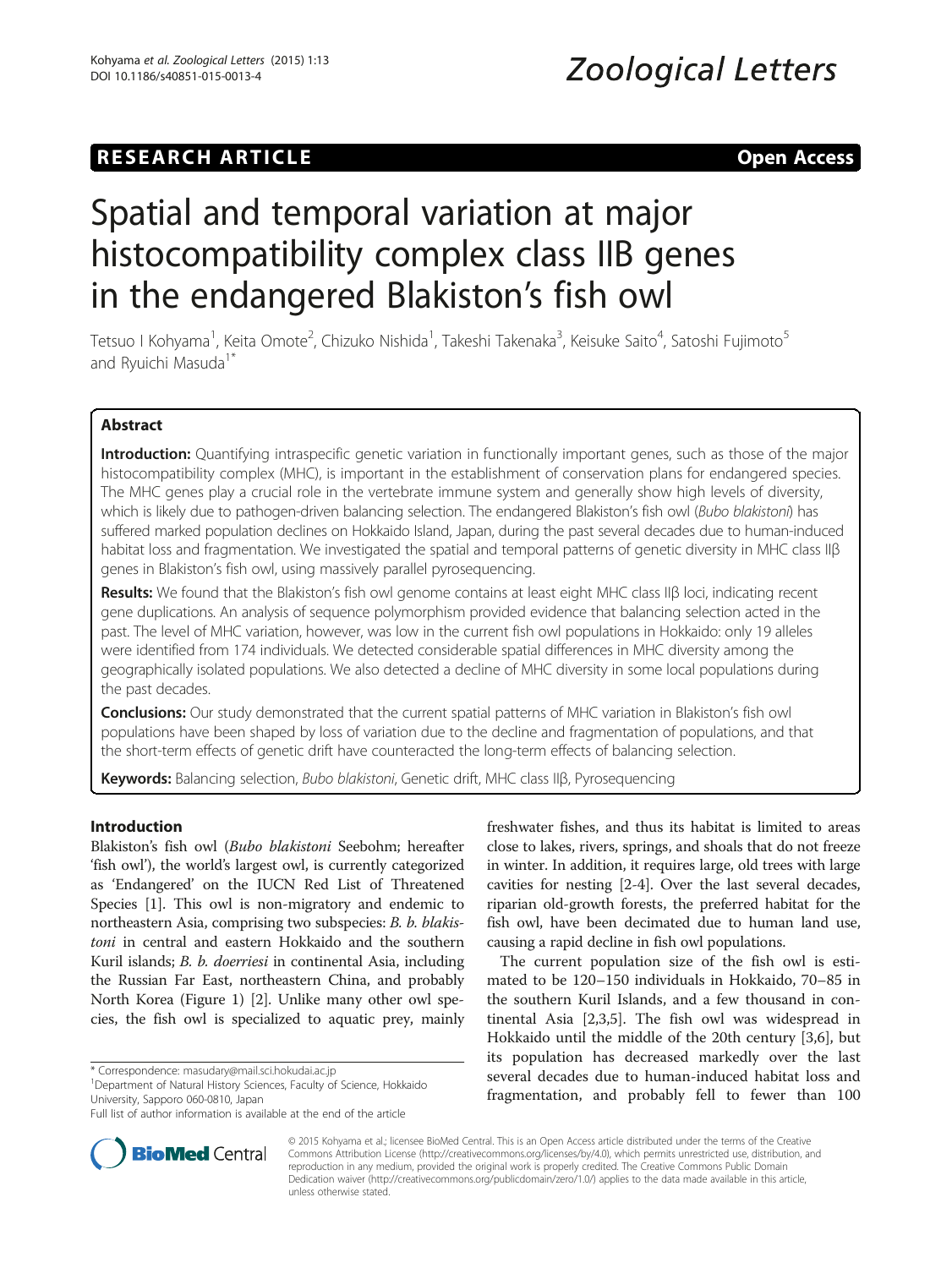60°N $\overline{A(A)}$ 

<span id="page-1-0"></span>



individuals in the 1970–80s [[7](#page-9-0)]. A project began in the early 1980s aimed at conservation of the fish owl, through the installation of nest boxes and artificial feeding. Thanks to these efforts, the Hokkaido population is now gradually recovering, but the risk of extinction remains high due to the loss of adaptive genetic variation and inbreeding depression in highly fragmented populations.

Recent population genetic studies using selectively neutral markers such as mitochondrial DNA (mtDNA) sequences and microsatellite genotypes revealed low overall genetic diversity in Hokkaido fish owl populations [[8](#page-9-0),[9](#page-9-0)]. These studies also detected genetic differentiation among fragmented populations, indicating limited movement of owls between areas. In contrast, mtDNA sequence analyses of historical specimens, including taxidermied specimens and archaeological bones, indicated that gene flow had occurred over a broad area of Hokkaido until the middle of the 20th century [\[9](#page-9-0)]. Both the mtDNA and microsatellite data showed a sharp reduction in genetic diversity after around 1980 [\[9\]](#page-9-0). The low levels of genetic variation and genetic differentiation among subpopulations currently inhabiting Hokkaido are probably due to genetic drift and inbreeding resulting from habitat loss and fragmentation.

The major histocompatibility complex (MHC) is a multigene family that plays a crucial role in the vertebrate immune system. It contains genes coding for cellsurface glycoproteins, the MHC class I and II molecules, each of which is specifically involved in presenting antigen peptides derived from intra- or extracellular pathogens to T cells, initiating the adaptive immune response [[10\]](#page-9-0). These genes are among the most polymorphic in the vertebrate genome, exhibiting high allelic diversity [[11\]](#page-9-0). MHC polymorphism is generated by frequent gene duplications and deletions, intra- and inter-locus recombination or gene conversion, and the accumulation of de novo mutations [\[12,13](#page-9-0)]. In addition, the enormous variation in MHC genes is probably maintained by pathogen-driven balancing selection, mediated through either heterozygote advantage or negative frequencydependent selection, and by sexual selection via MHCmediated disassortative mating (reviewed in [\[14](#page-9-0)-[17\]](#page-9-0)).

Although balancing selection shapes MHC polymorphism to a great extent over the long term, MHC variation is often substantially reduced in populations that have undergone extreme bottlenecks (e.g., [[18](#page-9-0)-[21](#page-10-0)]). Habitat fragmentation may further accelerate the reduction in MHC diversity by strengthening the effects of genetic drift (e.g., [\[22-24\]](#page-10-0)). Although the effects of reduced MHC diversity on the long-term viability of populations that undergo bottlenecks has remained unclear (reviewed in [[25](#page-10-0)]), the example of contagious cancer in Tasmanian devils (Sarcophilus harrisii) strongly supports the possibility that populations with low MHC diversity are more vulnerable to outbreaks of novel infectious diseases (reviewed in [\[26\]](#page-10-0)). Quantifying MHC diversity can thus provide an indirect measure of the immunological fitness (i.e. the potential of resistance to novel infectious diseases) of a population, and should thus be incorporated into studies of endangered species aimed at establishing conservation plans [[27,28\]](#page-10-0).

The first comprehensive information on the genomic structure of the MHC in birds came from studies of the domestic chicken, Gallus gallus [\[29](#page-10-0)]. The chicken MHC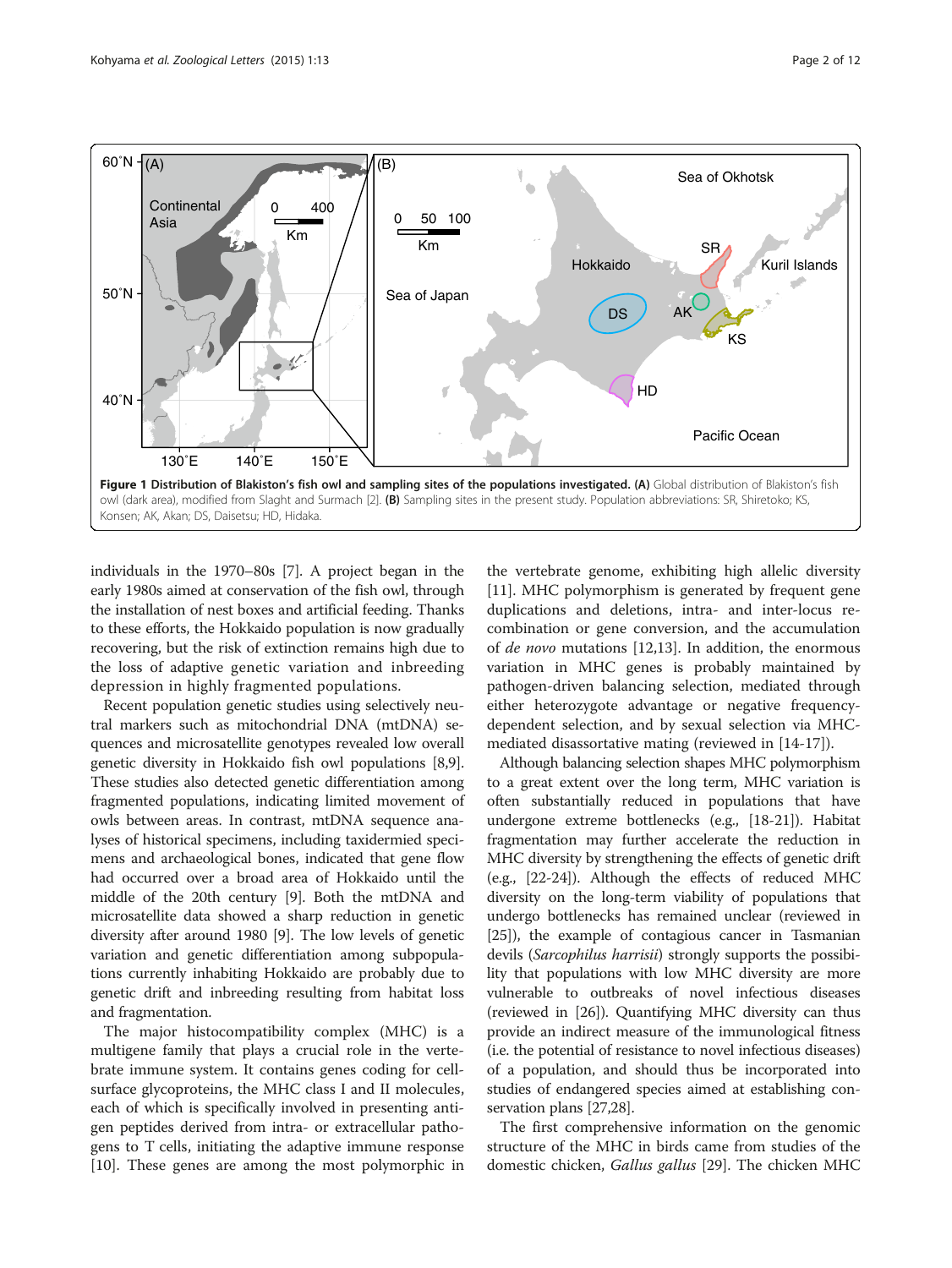is more compact than the mammalian MHC; it has only two classical MHC class I and II genes, which is referred as 'the minimal essential MHC' [\[29](#page-10-0)]. This compact MHC structure has been reported in various bird lineages (e.g., [\[30-35](#page-10-0)]), but is not universal in birds. The Japanese quail (Coturnix japonica) appears to have a more complex MHC structure [\[36\]](#page-10-0) than the chicken, even though the two belong to the same family. A highly complex MHC structure has been reported in passerine species, which commonly have many copies of both class I and II MHC genes and a large number of pseudogenes (e.g., [\[37-40](#page-10-0)]). The considerable variation among bird taxa suggests that the avian MHC structure is evolutionarily labile, probably due to recent gene duplications and pseudogene formation [\[41\]](#page-10-0).

In the present study, we investigated the genetic diversity of the MHC class IIβ loci in Hokkaido fish owl populations, based on samples collected from 1963 to 2012. We used massively parallel pyrosequencing [[42](#page-10-0),[43](#page-10-0)] for exhaustive genotyping of the fish owl MHC class IIβ loci. Our aims were (1) to describe the polymorphism at second exon of MHC class IIβ genes in the fish owl, and (2) to elucidate spatial and temporal patterns in the MHC diversity in order to assess how the recent population decline associated with habitat loss and fragmentation have affected variation in these functional genes.

#### Materials and methods

#### Sampling and DNA extraction

From 1963 to 2012, blood or skin tissue samples were collected from 200 individuals of the fish owl from five geographically isolated populations across Hokkaido: Shiretoko (SR), Konsen (KS), Akan (AK), Daisetsu (DS), and Hidaka (HD) populations (Figure [1\)](#page-1-0). Most samples were from firstyear juveniles, though some were from adults. All blood samples were non-invasively collected from owls by a veterinarian in the activity for conservation of the Blakiston's fish owl by the Ministry of the Environment, Japan. Some drops of the blood samples were preserved in 99.9% ethanol or dried on filter paper, and stored at −20°C. Fibroblasts were cultured from skin tissue samples according to the method described in Nishida et al. [\[44\]](#page-10-0). Total genomic DNA was extracted from blood and fibroblasts with the DNeasy Blood & Tissue Kit (Qiagen).

#### RNA extraction and cDNA synthesis

For expression analysis, total RNA was extracted with the RNeasy Mini Kit (Qiagen) from skin fibroblasts from 16 Hokkaido individuals. First-strand cDNA was synthesized from 1 μg of total RNA using the oligo- $(dT)_{20}$ primer with the Superscript III First-strand Synthesis System (Invitrogen). The expression of MHC class II molecules in skin fibroblasts was confirmed through polymerase chain reaction (PCR) using the primers Sf-ex1F (5′-CAC TGG TGG TGC TGG GAG CC-3′) and Tyal-ex3-3′R (5′-AGG CTG ACG TGC TCC ACC TG-3′), which bind in conserved regions of exons 1 and 3 of owl MHC class II loci [[32,45\]](#page-10-0).

#### Primer design

To develop specific primers for pyrosequencing, complete and partial sequences of the second exon of the MHC class IIβ loci were amplified from several individuals from different populations in Hokkaido and from different years by using the primer sets Sf-ex1F and Tyal-ex3-3′R, and Stri2FC (5′-CMC ACA CAG GGG TTT TCC-3′) and Stri2RC (5′-AAC GYG YGG CCA CGC GCT CA −3′) [[30](#page-10-0)]. Six cDNA and 10 genomic DNA samples were used as PCR templates. PCR amplifications were performed in 25-μl reaction volumes, each containing 0.5 units of high-fidelity PrimeSTAR GXL DNA Polymerase (TaKaRa Bio), 1 × PrimeSTAR GXL buffer, 200 μM each dNTP, 1 μM each primer, and approximately 200 ng of cDNA or 50 ng of genomic DNA. Cycling conditions were  $98^{\circ}C/1$  min,  $28 \times (98^{\circ}C/1)$ 10 s, 68°C/30 s), 68°C/3 min for Sf-ex1F and Tyal-ex3-3′R; and  $98^{\circ}C/1$  min,  $28 \times (98^{\circ}C/10 \text{ s}, 58^{\circ}C/10 \text{ s}, 68^{\circ}C/30 \text{ s})$ , 68°C/3 min for Stri2FC and Stri2RC. Because the genomic sequences of the MHC class IIβ region are extraordinarily GC-rich in avian species, we used high annealing temperature to increase the efficiency of amplifications as recommended in Burri et al. [[46](#page-10-0)]. PCR products were cloned using the Zero Blunt TOPO PCR Cloning Kit (Invitrogen), and 24–48 clones per sample were sequenced with the BigDye Terminator v3.1 Cycle Sequencing Kit (Applied Biosystems) and an ABI 3730 DNA Analyzer (Applied Biosystems). From consensus sequences for the sequences obtained, specific primers were designed to amplify part of the second exon of the fish owl MHC class IIβ loci.

#### Preparation of an amplicon library and pyrosequencing

Pyrosequencing was performed on 242 amplicons obtained from 200 genomic DNA samples and 16 cDNA samples. To generate an amplicon library, fusion primers were designed that contained the GS FLX Titanium primer sequence (A in forward, B in reverse primers) at the 5′ end, followed by a 10-bp multiplex identifier (MID) sequence and the sequence of a gene-specific primer. The MID sequences were chosen from the Extended MID Set (Roche) and were used to distinguish amplicons obtained from different PCR reactions. For genomic DNA samples, newly designed primers BublIIb2F (5′-GAG TGT CAG YAC CTY RAY RG-3′) and BublIIb2R (5′-CTT TCY TCT SCS TGA YGW AGG-3′) were used as forward and reverse gene-specific primers to amplify 203-bp fragments of the second exon of MHC class IIβ loci ([see Additional file [1](#page-9-0): Figure S1]). Ten genomic DNA samples were amplified and sequenced twice to estimate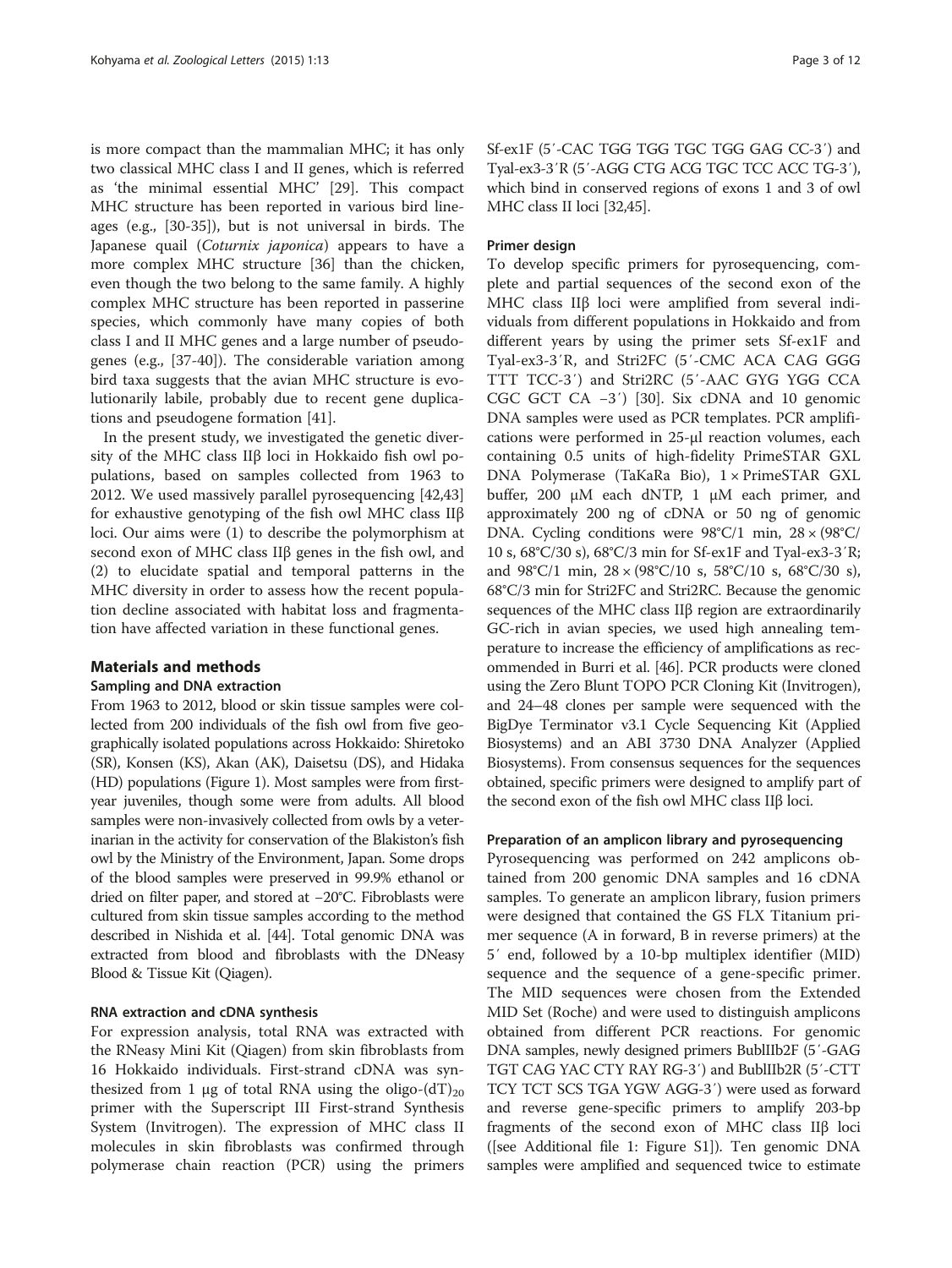the genotyping error. For cDNA samples, we used 2 reverse primers (BublIIb2-3R1, 5′-TTC CAC CTC GGG CGG GAC TTT C-3′; BublIIb2-3R2, 5′-CCT CAC CTT GGG CTG AAC TTT C-3′) that spanned the exon-exon junction between the second and third exons. PCR was conducted twice for each cDNA sample to amplify 213-bp fragments, using the fusion primer pairs containing the sequences of BublIIb2F/BublIIb2-3R1 and BublIIb2F/ BublIIb2-3R2.

PCR conditions were 98°C/1 min, 28 × (98°C/10 s, 58°C/ 10 s, 68°C/30 s), and 68°C/3 min. PCR amplicons were purified by using the MinElute PCR Purification Kit (Qiagen). After quantification by agarose-gel electrophoresis, the purified amplicons were pooled in approximately equimolar quantities. The amplicon library was commercially sequenced on a 1/4 Titanium Pico Tire Plate with the GS FLX Titanium Sequencing Kit XLR70 (Roche) at Hokkaido System Science Co. (Sapporo, Japan).

#### MHC genotyping

SFF Tools 2.8 (Roche) was used to assign the processed reads to respective individuals based on the MID sequences in the forward and reverse fusion primers, and seq\_crumbs 0.1.8 (available from [http://bioinf.coma](http://bioinf.comav.upv.es/seq_crumbs/)[v.upv.es/seq\\_crumbs/](http://bioinf.comav.upv.es/seq_crumbs/)) was used to trim and filter sequence reads based on quality and sequence length.

Allele detection and genotyping were performed with the recently developed pipeline ngs\_genotyping 0.9.0 ([\[47\]](#page-10-0); available from [https://github.com/enormandeau/](https://github.com/enormandeau/ngs_genotyping) [ngs\\_genotyping](https://github.com/enormandeau/ngs_genotyping)). This pipeline uses an iterative procedure in three successive steps. The first step generates putative allele sequences for each individual. The second step combines and strengthens these into the global alleles for all individuals. The third step then genotypes each individual. Prior to these steps, sequence reads were iteratively cleaned and aligned by means of the MUSCLE algorithm [\[48\]](#page-10-0). Throughout the text, unique sequence variants are referred to as 'alleles' for convenience, although this is not strictly correct, as these sequences represent multiple loci.

The following parameters were used with a hierarchical clustering analysis in the first step of the pipeline to filter out sequencing errors and to detect putative alleles: minimum internal branch length, 0.06; minimal proportion threshold to define the cluster, 0.02. Likewise, the following parameters were used to detect global consensus alleles in the second step: minimum internal branch length, 0.06; minimum number to define the cluster, two sequences. In the third step, the number of sequence reads of each global allele was counted for each individual by using the BLASTn algorithm. Each individual was then genotyped according to the minimal proportion threshold of each allele. Threshold values ranging from 0.01 to 0.05 were used, depending on natural breaks in the number of reads per individual for each allele. The above settings of the threshold values in the pipeline meet the two-PCR criterion that is standard in MHC studies [\[49](#page-10-0)].

#### Data analysis

Phylogenetic relationships among the fish owl MHC class IIβ alleles were reconstructed by Bayesian inference and maximum likelihood (ML) analyses, using the programs MrBayes 3.2.2 [\[50\]](#page-10-0) and GARLI 2.01 [\[51](#page-10-0)]. The best-fit model of nucleotide substitution was selected based on the Bayesian information criterion implemented in jModelTest 2.1.1 [\[52](#page-10-0)]. MrBayes analyses were performed with two parallel runs of 20 million generations each and using one cold and three heated Markov chains, with sampling every 1000 steps. Convergence and stationarity of the chains were confirmed by the average standard deviation of split frequencies (<0.01). The first 25% of trees were discarded as burn-in, and a 50% majority-rule consensus tree was constructed from the remaining trees. An ML bootstrap search with 1000 pseudo-replicates were perfomed with GARLI. For these analyses, sequences of the MHC class IIβ alleles of northern goshawk (Accipiter gentilis; EF370917) and Eurasian black vulture (Aegypius manachus; EF370890) were also included as outgroups. An additional analysis was conducted to reconstruct the relationships between MHC class IIβ alleles identified in the fish owl and those in other owl species (GenBank accession nos. EF370927–370928, EF370930–370946, and EF641223–EF641262 [\[30,32](#page-10-0)]).

A Z-test for selection was performed to detect the signature of historical selection on the fish owl MHC class IIβ loci by using MEGA 5.2.2 [[53](#page-10-0)] with the modified Nei-Gojobori method and Jukes-Canter correction. The average rates of synonymous  $(d<sub>S</sub>)$  and non-synonymous substitution  $(d_N)$  were calculated for all sites, as well as for positions encoding amino acids in the putative peptidebinding region (PBR), and the remaining positions (putative non-PBR). The location of the PBR was inferred from the molecular structure of human leukocyte antigen class II, HLA-DR1 [[54](#page-10-0)]. In addition, Bayesian inference was performed with omegaMap 0.5 [\[55](#page-10-0)] to detect amino acid sites under positive selection. This program uses a coalescentbased model for detecting natural selection in the presence of recombination, and uses the reversible-jump Markov chain Monte Carlo to perform Bayesian inference of both the  $d_N/d_S$  ratio (ω) and the recombination rate (ρ). The omega\_model was set to independent, with the rho\_model set to variable and the rho\_block set to 3. To reduce computation time, two independent random subsamples of 200 alleles each were generated from all populations. Three independent runs of 2 million steps each were performed for each subsample. Convergence and stationarity of the runs were assessed by calculating the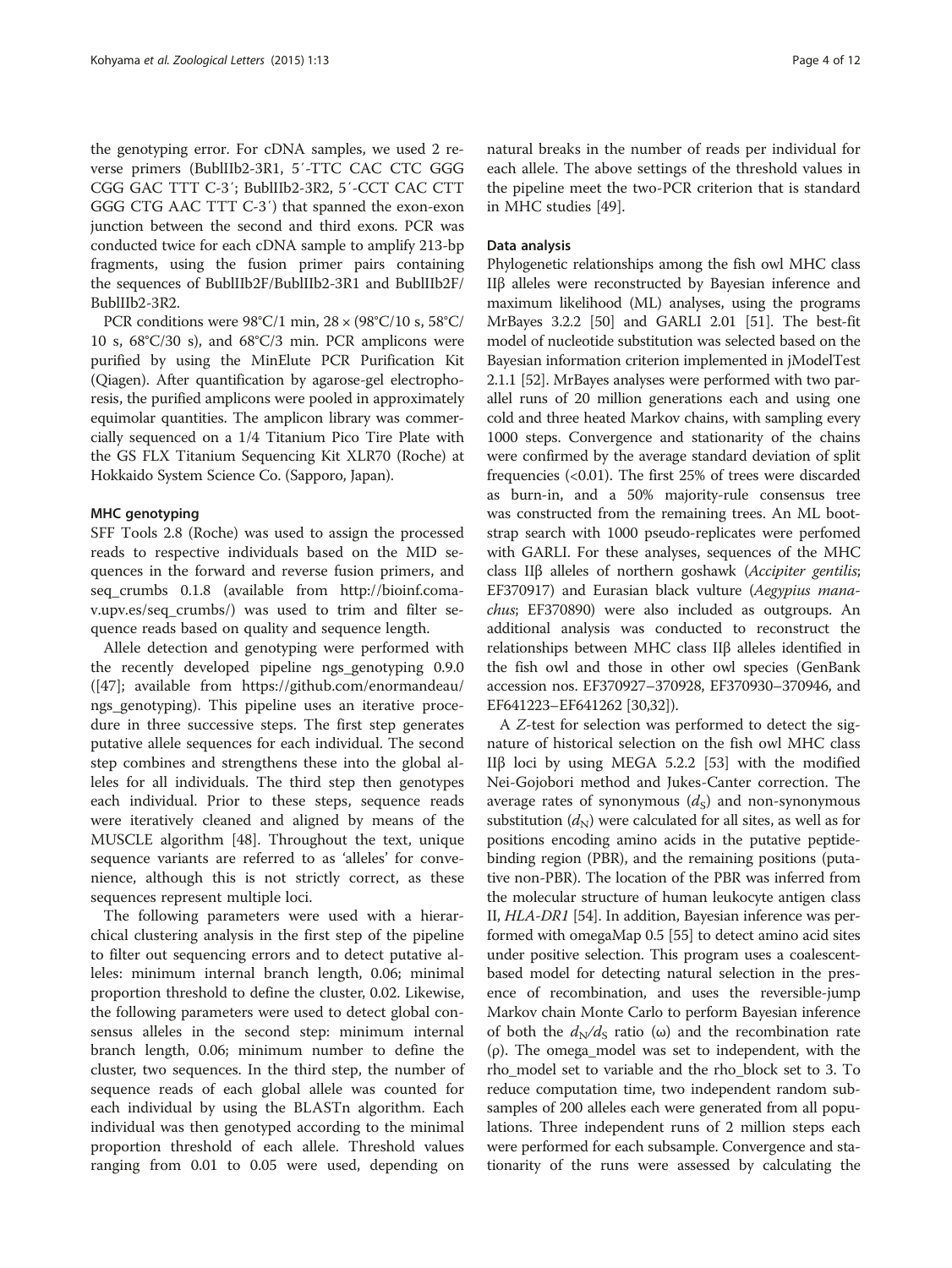effective sample size, which exceeded 200 for all estimated parameters. The first 50,000 steps were discarded as burnin. Codons were considered to be under positive selection if the posterior probability of  $\omega > 1$  exceeded 0.95 in both independent subsample run sets.

The detection of potential recombinant sequences in our data set was carried out using a set of seven nonparametric detection methods implemented in RDP4 beta 4.27 software [\[56](#page-10-0)]: RDP, GENECONV, MaxChi, Chimaera, BootScan, SiScan, and 3Seq. The analysis was performed with default settings for the various detection methods, and the Bonferroni-corrected P value cutoff was set at 0.05. Recombination events were accepted when detected with at least three of the seven detection methods. Additionally, the web-based service GARD (genetic algorithm for recombination detection) [\[57](#page-10-0)] was used to detect recombination breakpoints.

Population-level allelic richness was calculated through 1000 bootstrap replicates with a constant sample size ( $n = 4$ ). Nucleotide diversity ( $\pi$ ) within individuals and populations were calculated using MEGA. To assess the MHC diversity within and between populations, R 3.0.1 [[58](#page-10-0)] with the package ecodist 1.2.7 [\[59\]](#page-10-0) was used to calculate Jaccard distances from a binary presence/absence matrix for each allele in pairwise comparisons of individuals. Jaccard dintance is the measure of dissimilarity between sample sets, and is defied as one minus ratio of the size of the intersection and union of the sample sets [[60](#page-10-0)]. Non-metric multidimensional scaling (NMDS) was performed to visualize the relationships among individual MHC genotypes based on Jaccard distances.

To assess the genetic differentiation among populations, global and population pairwise  $G_{ST}$  values [[61](#page-10-0)] were estimated from allele frequencies, using the mmod package version 1.2.1 [[62\]](#page-10-0) in R. The significance of the  $G<sub>ST</sub>$  values were evaluated with the permutation tests (1000 replicates). Finally, an analysis of molecular variance (AMOVA) [\[63\]](#page-10-0) was conducted to evaluate the spatial and temporal patterns of genetic variations, using the ade4 package version 1.6-2 [\[64](#page-10-0)] in R. An AMOVA was performed with two different genetic distance matrixes calculated in pairwise comparison of individuals: 1) Jaccard distance, and 2) average number of nucleotide substitutions per site between individuals, calculated with the Kimura 2-parameter model. The total genetic variance was partitioned into three hierarchical levels: among populations, between periods within populations, and within periods. The significance of the variance components were assessed with the permutation tests (1000 replicates).

#### Results

#### Genotyping of fish owl MHC class IΙβ

Amplification primers with the complete MID sequences were identified in 193,393 reads. Final genotypes were

based on 139,832 reads; the mean coverage (number of reads per amplicon) was  $577.8$  reads (SD = 307.7, range = 34–1851). For conservative genotyping, individuals with fewer than 200 reads were excluded from the analysis. No correlation between the number of reads and the number of alleles observed per individual was detected in the remaining samples ([see Additional file [1](#page-9-0): Figure S2]), indicating that the coverage was sufficient for reliable genotyping. Of the 10 replicated pairs that were run twice to estimate genotyping error, nine pairs had > 200 reads for both replicates, and the same alleles were found in these pairs. In all, 174 individuals were genotyped (Table [1](#page-5-0);

#### Phylogenetic relationships among MHC alleles and allelic expression patterns

Additional file [2](#page-9-0)).

From the partial sequences (203 bp) of MHC class IIβ exon 2 among 174 fish owls, 19 unique variants (alleles) were identified. We named these alleles Bubl-DAB\*01–19 (only the abbreviation Bubl is used hereafter), following the nomenclature proposed by Klein et al. [\[65\]](#page-10-0). Sequences of all alleles were deposited in the DNA Data Bank of Japan (DDBJ) under accession nos. LC007937–LC007955 (sequence alignment in Additional file [3](#page-9-0)).

The alleles we detected showed high degrees of nucleotide (94/203 sites variable) and amino acid (43/67 sites variable) polymorphism. The number of alleles per individual ranged from eight to 16, indicating there are at least eight MHC class IIβ loci in this species. Nine of 19 alleles were also found in 16 cDNA samples (Figure [2](#page-5-0) and [see Additional file [1:](#page-9-0) Table S1]). Up to eight alleles were detected in cDNA samples from single individuals, indicating that at least four loci are expressed in skin fibroblasts.

Additional file [1:](#page-9-0) Figure S3 shows the phylogenetic relationships among MHC class IIβ alleles from the fish owl and other owls. This pattern is one of trans-species polymorphism [[66\]](#page-10-0): alleles in one species are most closely related to alleles in other species, rather than grouping by species. No alleles were shared between the fish owl and other owl species based on the nucleotide sequences or amino acid sequeneces.

#### Patterns of selection and recombination

Because the allele Bubl12 contains an internal stop codon ([see Additional file [1:](#page-9-0) Figure S4]), this allele was excluded from the Z-test and the omegaMap analysis. A highly significant excess of non-synonymous over synonymous substitutions was observed for codons in the putative peptide-binding regions (PBR), whereas synonymous substitutions were more frequent than non-synonymous substitutions in non-PBR codons (Table [2](#page-6-0)). The similar patterns were obtained in the analyses perfomed only with expressed alleles and that only with unexpressed alleles, although more synonymous and non-synonymous mutations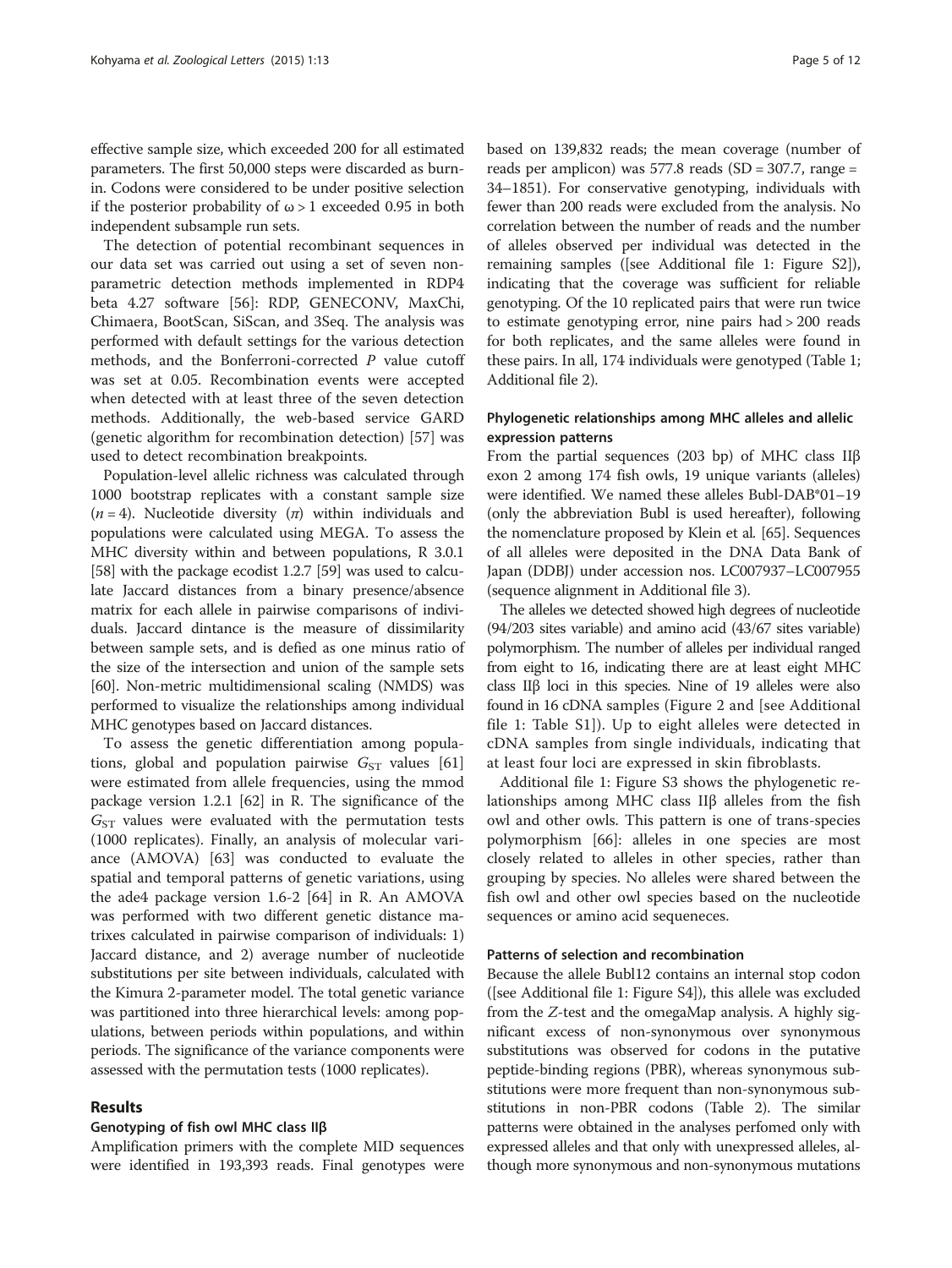| Period    | Population | N              | $K_{individ}$ | $K_{\text{pop}}$ | AR    | $\pi$ individ     | $\pi_{\text{pop}}$ |
|-----------|------------|----------------|---------------|------------------|-------|-------------------|--------------------|
| 1963-1992 | <b>SR</b>  | 11             | 12            | 16               | 14.99 | $0.159 \pm 0.014$ | $0.147 \pm 0.013$  |
|           | KS         | 15             | 11            | 14               | 11.71 | $0.161 \pm 0.015$ | $0.148 \pm 0.013$  |
|           | AK         | 7              | 11            | 16               | 13.63 | $0.161 \pm 0.016$ | $0.149 \pm 0.014$  |
|           | <b>DS</b>  | $\overline{4}$ | 11            | 16               | 14.42 | $0.162 \pm 0.015$ | $0.152 \pm 0.014$  |
| 1993-2002 | <b>SR</b>  | 29             | 12            | 18               | 14.96 | $0.158 \pm 0.014$ | $0.146 \pm 0.013$  |
|           | KS         | 11             | 11            | 11               | 11.00 | $0.160 \pm 0.014$ | $0.147 \pm 0.013$  |
|           | AK         | 6              | 11            | 12               | 11.79 | $0.161 \pm 0.015$ | $0.149 \pm 0.013$  |
|           | <b>DS</b>  | 11             | 12            | 15               | 13.77 | $0.161 \pm 0.014$ | $0.150 \pm 0.013$  |
| 2003-2012 | <b>SR</b>  | 29             | 12            | 19               | 15.93 | $0.158 \pm 0.014$ | $0.146 \pm 0.013$  |
|           | KS         | 12             | 11            | 11               | 11.00 | $0.161 \pm 0.015$ | $0.148 \pm 0.013$  |
|           | AK         | 9              | 10            | 12               | 11.18 | $0.165 \pm 0.015$ | $0.151 \pm 0.014$  |
|           | <b>DS</b>  | 18             | 12            | 16               | 14.28 | $0.161 \pm 0.014$ | $0.149 \pm 0.014$  |
|           | HD         | 12             | 13            | 17               | 15.90 | $0.159 \pm 0.015$ | $0.149 \pm 0.014$  |

<span id="page-5-0"></span>Table 1 Allelic richness and nucleotide diviersity at MHC class IIβ genes in the fish owl populations

N, sample size; K<sub>individ</sub>, median number of different alleles per individual; K<sub>pop</sub>, number of different alleles in the sampled population; AR, population-level allelic richness calculated via bootstrapping with a constant sampling size (N = 4);  $\pi_{individ}$ , mean nucreotide diversity (± SE) within individuals;  $\pi_{pop}$ , mean nucleotide diversity (± SE) within poplations. Population abbreviations: SR, Shiretoko; KS, Konsen; AK, Akan; DS, Daisetsu; HD, Hidaka.

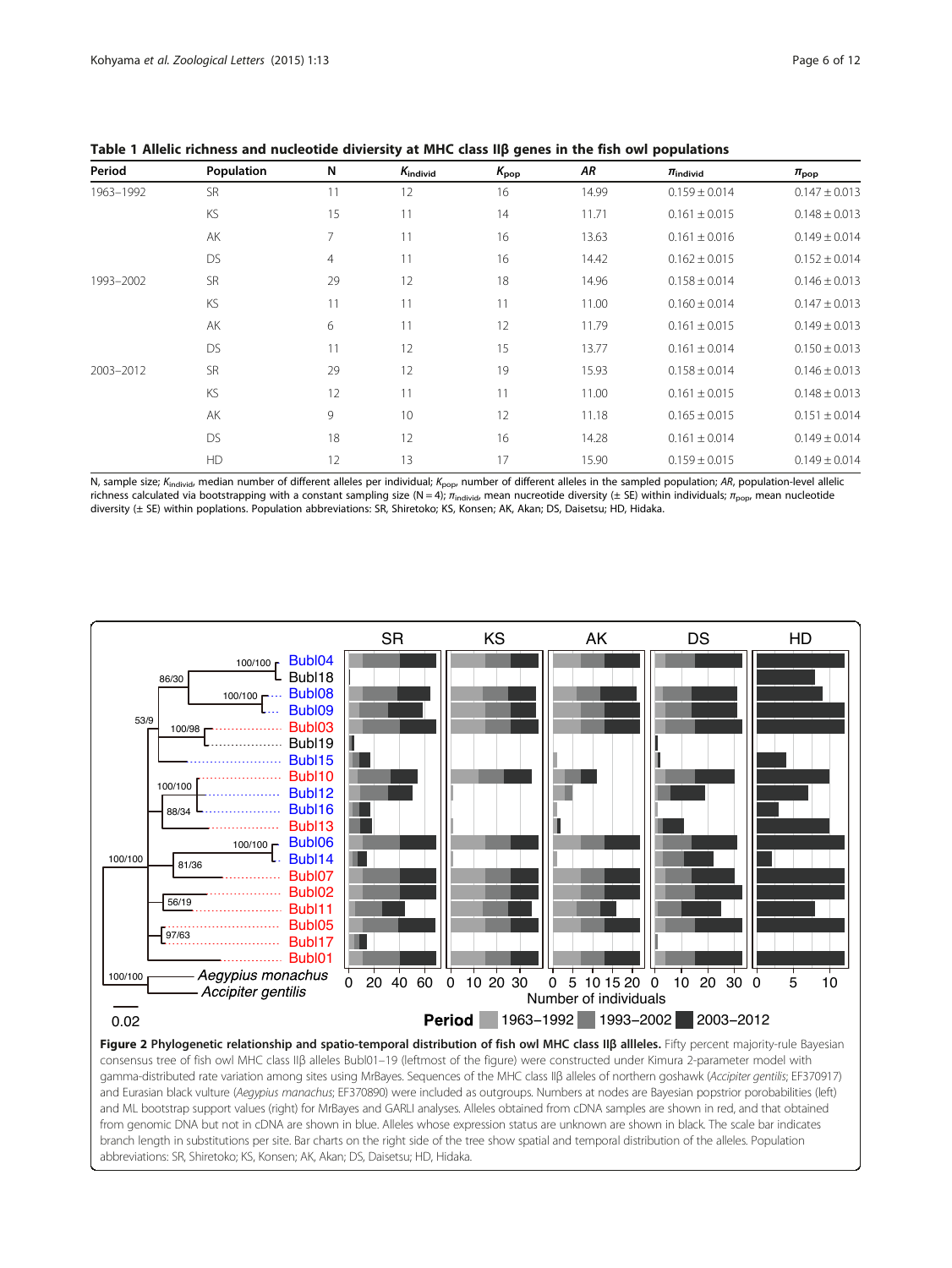<span id="page-6-0"></span>Table 2 Results of Z-tests for selection on fish owl MHC class IIβ sequences

|                         | d                 | d <sub>Ν</sub>    | z        | P       |
|-------------------------|-------------------|-------------------|----------|---------|
| (A) All alleles         |                   |                   |          |         |
| <b>PBR</b>              | $0.139 + 0.059$   | $0.464 + 0.091$   | 3.563    | < 0.001 |
| Non-PBR                 | $0.167 + 0.040$   | $0.095 + 0.020$   | $-1.644$ | 1.000   |
| All sites               | $0.158 + 0.031$   | $0.179 + 0.028$   | 0.309    | 0.499   |
| (B) Expressed alleles   |                   |                   |          |         |
| <b>PBR</b>              | $0.109 + 0.049$   | $0.404 + 0.081$   | 3.100    | 0.001   |
| Non-PBR                 | $0.114 + 0.033$   | $0.058 + 0.016$   | $-1.579$ | 1.000   |
| All sites               | $0.112 + 0.026$   | $0.139 + 0.026$   | 0.801    | 0.212   |
| (C) Unexpressed alleles |                   |                   |          |         |
| <b>PBR</b>              | $0.161 + 0.084$   | $0.468 + 0.105$   | 2.589    | 0.005   |
| Non-PBR                 | $0.236 + 0.074$   | $0.127 + 0.029$   | $-1.413$ | 1.000   |
| All sites               | $0.213 \pm 0.052$ | $0.206 \pm 0.034$ | $-0.124$ | 1.000   |

Z-test for selection was conducted with (A) all alleles together, (B) only with expressed alleles, and (C) only with unexpressed alleles (see Figure [2](#page-5-0) and [Additional file [1](#page-9-0): Table S1]). The average rates of synonymous  $(d<sub>S</sub>)$  and non-synonymous substitution  $(d_N)$  were calculated for all sites, as well as for positions encoding amino acids in the putative peptide-binding region (PBR), and the remaining positions (putative non-PBR). Standard errors obtained through 1000 bootstrap replicates. The location of the PBR was inferred from the molecular structure of human leukocyte antigen class II, HLA-DR1 [[54](#page-10-0)].

were detected in the comparisons between the unexpressed alleles than between the expressed alleles (Table 2). The omegaMap analysis indicated that 13 of 67 amino acid positions are under balancing selection ([see Additional file [1:](#page-9-0) Figure S5]). These positions lined up with 10 of 19 putative PBR residues defined by alignment to human HLA-DR1 ([see Additional file [1](#page-9-0): Figure S4]). In addition, 2 of the putative non-PBR residues had a signature of balancing selection. No evidence of recombination were found within exon 2 sequences of the fish owl MHC class IIB alleles in either RDP or GARD analyses.

#### Spatial and temporal patterns of MHC diversity

The variablity in the number of alleles per individual differed among populations (Figure 3), although there is little difference in the median number of alleles per indiviual among populations (Table [1](#page-5-0)). The SR population shows highest allelic richness in the all periods (Table [1](#page-5-0)), and all of the 19 alleles were observed in this population during the period of 2003–2012. A relatively high alleric richness was detected in HD in the period of 2003–2012 (Table [1\)](#page-5-0). Although DS shows moderate allelic richness (Table [1](#page-5-0)), alleles Bubl16 and Bubl17, both of which were found before 2002, were not found thereafter. Conversely, Bubl19 was found only in individuals sampled after 2003 (Figure [2](#page-5-0)). The estimates of alleleic richness were decreased in KS and AK in the last several decades, and only 11 or 12 alleles were observed in these populations in the period of 2002–2012 (Table [1](#page-5-0)). Some alleles whose frequencies were initially low were probably lost in these populations (Figure [2\)](#page-5-0). Meanwile, nucleotide diversities were relateively higher in the KS and AK populations, indicating that remained alleles in these populations were highly diverged from each other. Interestingly, these alleles were also maintained in high frequencies in the other populations (Figure [2](#page-5-0)).

Figure [4](#page-7-0)A shows the distribution of Jaccard distances among individuals within populations, calculated from samples collected from 1993 to 2012. Mean Jaccard values were 0.244 (SR), 0.023 (KS), 0.123 (AK), 0.188 (DS), 0.245 (HD), and 0.220 (All). The peaks of the distributions of Jaccard distance were near zero for KS and AK (Figure [4](#page-7-0)A), indicating that most individuals in these populations had a similar set of alleles. An NMDS plot shows that genotypic diversity was lower in these populations than in the other populations (Figure [4B](#page-7-0)). No significant genetic differences were detected among populations in the period of 1963–1992 (global  $G_{ST} = -0.0014$ ,

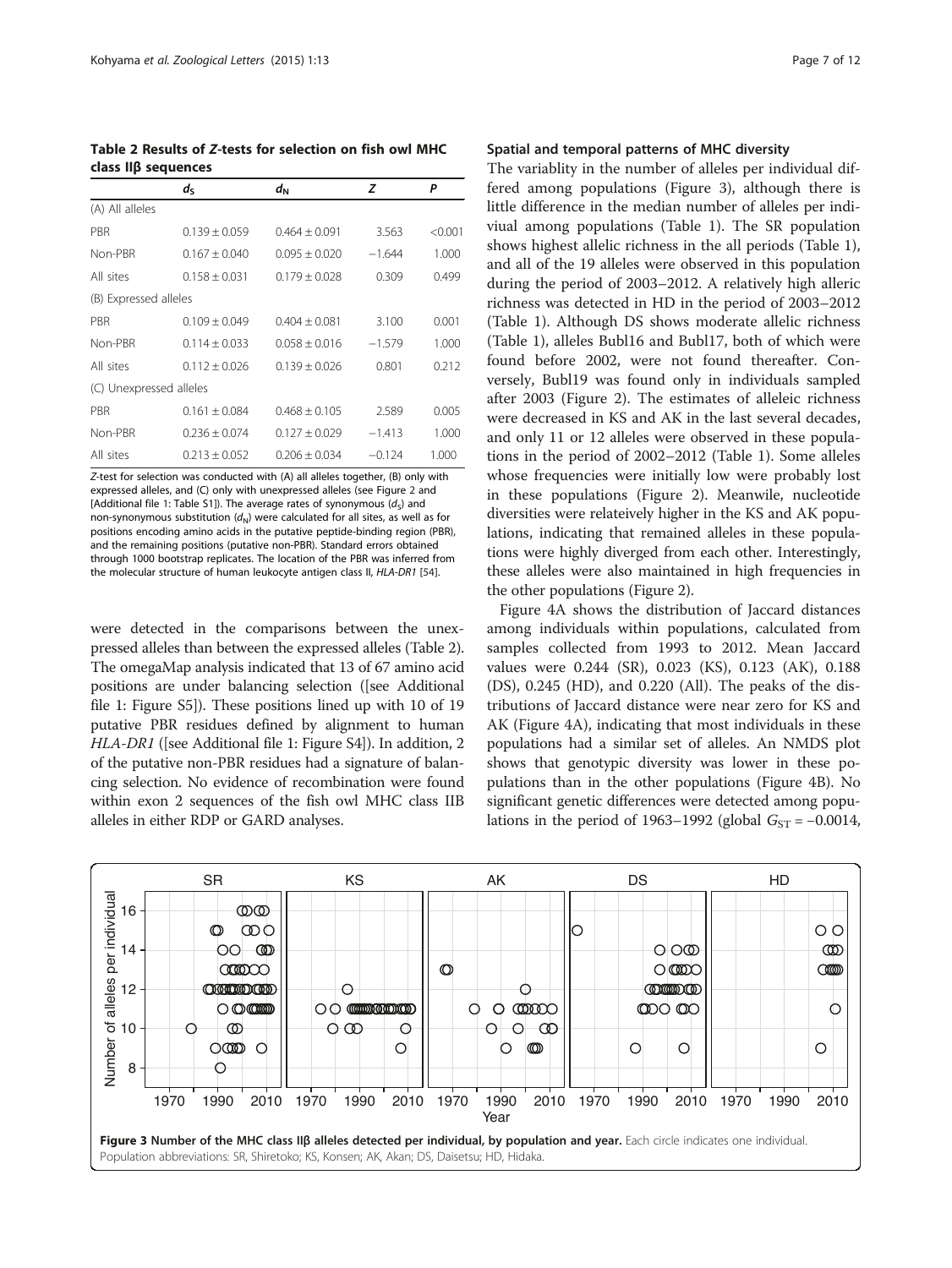<span id="page-7-0"></span>

**Discussion** 

MHC class IIβ genes in Blakiston's fish owl

Our results show that the Blakiston's fish owl genome contains at least eight MHC class IIβ loci, among which at least four are expressed in skin fibroblasts. Although the number of individuals used in the expression analysis was insufficient to confirm the expression status of all alleles, some alleles isolated from genomic DNA samples were not detected in the cDNA samples from the same individuals (Figure [2](#page-5-0), [see Additional file [1](#page-9-0): Table S1]), suggesting that these alleles are pseudogenes or have different functions. Indeed, one of these alleles is clearly non-functional, as it contains an internal stop codon. The other alleles not detected in the cDNA samples are possibly expressed at very low levels or in tissues other than skin fibroblasts. Further study is required to clarify the actual number of gene copies and expression status of the fish owl MHC class IIβ genes.

 $P = 0.949$ ; median of pairwise  $G_{ST} = -0.0012$  [see Additional file [1](#page-9-0): Table S2]) or in the period of 1993– 2002 (global  $G_{ST} = -0.0010$ ,  $P = 0.927$ ; median of pairwise  $G<sub>ST</sub> = -0.0002$ , whereas slight but significant genetic differences were detected among poplations in the period of 2003–2012 (global  $G_{ST} = 0.0012$ ,  $P = 0.039$ ; median of pairwise  $G_{ST} = 0.0022$ ). Hierachical analysis by AMOVA revealed that substantial amount of genetic variation was attiributed to differences among populations (Table 3). An AMOVA also detected weak but partially significant genetic differences among periods whitin populations (Table 3). Interestingly, AMOVA revealed a high proportion of variance explained between populations, while  $G_{ST}$ values were very small. This may be because  $G_{ST}$  only considers allele frequencies, and maximal  $G_{ST}$  is reduced for highly variable markers such as typically microsatellites, but also MHC [\[67\]](#page-10-0).

#### Table 3 Results of analysis of molecular variance (AMOVA)

|                                    | Df  | Jaccard distance |                   |         | Kimura 2-parameter distance |                   |         |
|------------------------------------|-----|------------------|-------------------|---------|-----------------------------|-------------------|---------|
| Source of variation                |     | Variance (%)     | $\Phi$ statistics |         | Variance (%)                | $\Phi$ statistics | D       |
| Between populations                |     | 0.024(20.70)     | 0.207             | < 0.001 | 0.014(17.57)                | 0.176             | < 0.001 |
| Between periods within populations |     | 0.002(1.32)      | 0.017             | 0.050   | 0.001(1.18)                 | 0.014             | 0.093   |
| Within periods                     | 161 | 0.091(77.98)     | 0.220             | < 0.001 | 0.067(81.25)                | 0.188             | < 0.001 |

AMOVA was performed with two different genetic distance matrixes calculated in pairwise comparison of individuals: 1) Jaccard distance, and 2) average number of nucleotide substitutaions per site between individuals, calculated with the Kimura 2-parameter model.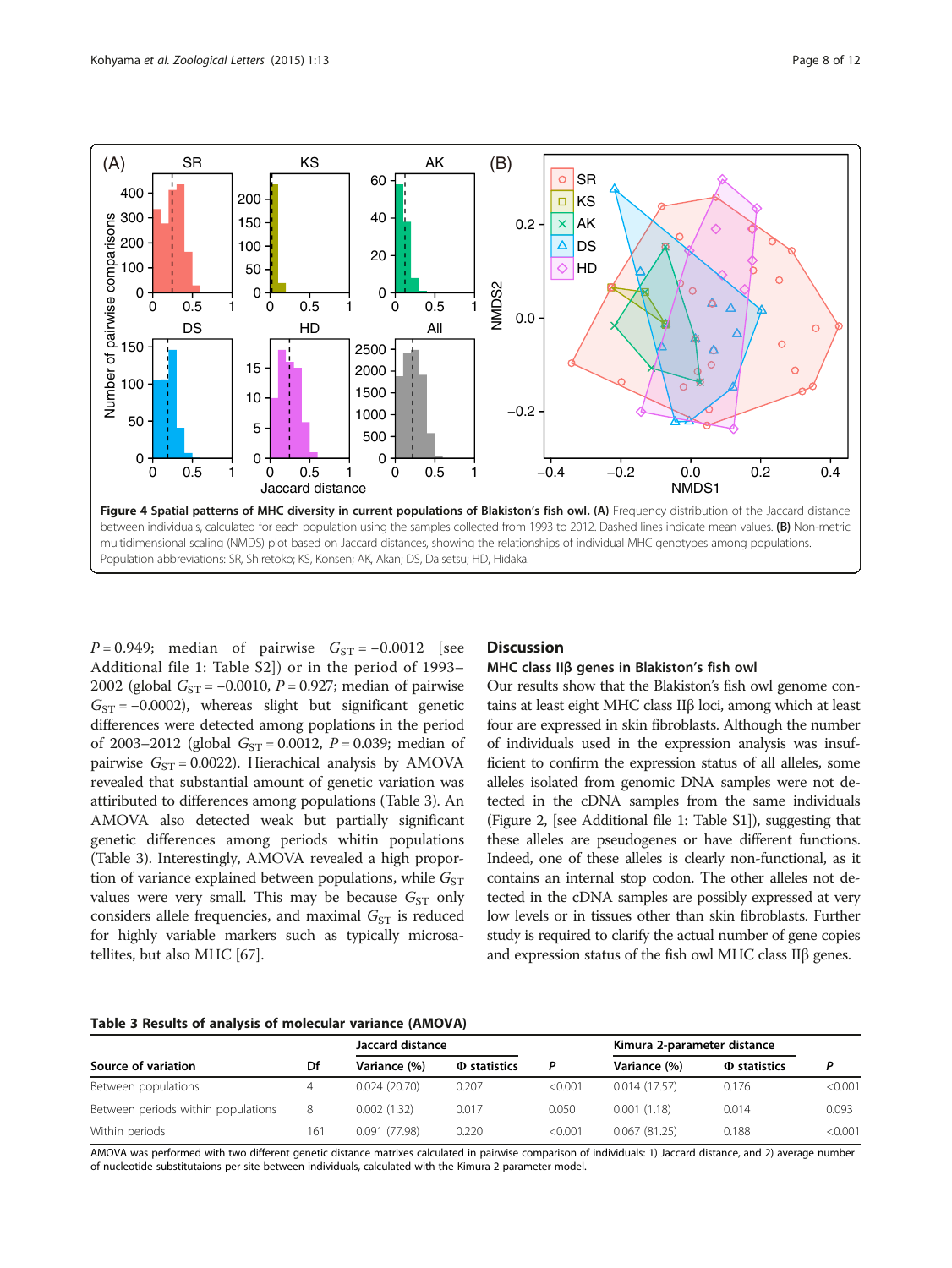The evolution of the genomic structure of avian MHC is of particular interest, as it varies considerably among taxa [\[41](#page-10-0)]. To our knowledge, the number of MHC class IIβ genes in the fish owl suggested by our results is the greatest in any non-passerine bird. Besides the fish owl, Burri et al. [[45](#page-10-0)] reported that barn owl (*Tyto alba*) has two duplicated MHC class IIβ genes, by means of a Southern blot analysis. Although the number of MHC class IIβ genes has not yet been investigated in detail in other owls, the cDNA based study revealed that the strigiform owls have two or more gene copies [\[32,68\]](#page-10-0). Our results suggest significant variation in the number of gene copies in owl MHC class IIβ. It is unknown why the fish owl has a large number of MHC class IIβ genes. Although the reasons for the taxonomic trends in avian MHC structure are yet unclear, gene duplications may have occurred at a higher frequency in some lineages than others due to the activity of endogenous retroviral elements, as has been suggested for primate [[69\]](#page-10-0), passerine [[38\]](#page-10-0), and wallaby MHC genes [\[70](#page-10-0)]. Future comparative genomic studies of the fish owl MHC structure using more powerful approaches, such as whole-genome sequencing or screening BAC libraries, will provide new insights into the evolutionary history of the avian MHC. From an eco-immunological point of view, the complexity of MHC genes may be related to the complexity of pathogens in the environment. As the fish owl specializes on aquatic prey, it may be exposed to different suites of pathogens than most other owls, which feed on terrestrial prey. However, little is known about pathogens infecting the fish owl, and further study is necessary.

The Z-test and the omegaMap analysis revealed that the ratio of non-synonymous to synonymous substitutions was significantly higher than expected in PBRs, based on the neutral model, but not in non-PBRs (Table [2;](#page-6-0) [see Additional file [1](#page-9-0): Figure S5]), a pattern consistent with balancing selection [[71,](#page-10-0)[72\]](#page-11-0). The pattern of trans-species polymorphism further supports the conclusion that balancing selection acted in the past ([see Additional file [1](#page-9-0): Figure S3]). These results are concordant with most other studies reporting selective signatures for MHC genes (reviewed in [[14\]](#page-9-0)).

#### Effect of population reduction and fragmentation on fish owl MHC diversity

Although balancing selection might maintain MHC polymorphisms over the long term, strong genetic drift in populations that undergo a bottleneck and fragmentation can counteract the effects of balancing selection [[25\]](#page-10-0). Our results indicate that a recent habitat loss and fragmentation has substantially lowered MHC diversity in the fish owl. Using massively parallel pyrosequencing, we identified 19 alleles among 174 individuals from Hokkaido populations. Assuming that there are at least eight loci, the level of genetic variation in MHC class IIβ loci is low in the fish owl populations in Hokkaido, as other species often show higher levels of MHC class IIβ allelic diversity. For example, Alcaide and colleagues [[73](#page-11-0)] detected 103 alleles at a single locus among 121 individuals of the lesser kestrel (*Falco naumanni*). High levels of allelic diversity at MHC genes in wild bird populations were also reported in the recent studies using next-generation sequencing approach [\[39,40](#page-10-0)[,74](#page-11-0)]. The low variation detected in the fish owl populations was not a consequence of limited sampling, as our population sample covered most families currently living in Hokkaido.

Our results also revealed that the MHC diversity differed among geographically isolated populations in Hokkaido. The highest allelic diversity was observed in the SR population (Table [1\)](#page-5-0), in which all 19 alleles identified from all Hokkaido populations combined were observed during the last decade (Table [1](#page-5-0) and Figure [2](#page-5-0)). NMDS analysis also detected high inter-individulal MHC diversity within SR populaion (Figure [4\)](#page-7-0). These results correlate with the large size of the SR population; approximately half the fish owls in Hokkaido inhabit the Shiretoko Peninsula [\[3\]](#page-9-0). A microsatellite analysis also detected relatively high genetic diversity in this population [\[8\]](#page-9-0). A moderate level of MHC diversity was observed in the DS population, which is the second largest Hokkaido. MHC diversity was also relatively high in the HD population, despite its small size. Interestingly, this is not congruent with microsatellite data [[8,9](#page-9-0)], where the HD population showed the lowest genetic diversity. This discrepancy suggests that analyses of neutral genetic markers alone inadequately quantify genetic variation. In contrast, inter-individulal MHC diversity was very low in the AK population and nearly lacking in the KS population (Figure [4](#page-7-0)). In the past two decades the number of alleles per individual in these populations was as high as 11 or 12 (Figure [3\)](#page-6-0), which corresponded to the total number of alleles observed in these populations (Table [1\)](#page-5-0). Assuming that there are at least eight loci, this result indicates that more than half the MHC class IIβ loci are homozygous in individuals in the AK and KS populations. Both populations are relatively small in size, and during the 1980s there may have been as few as one to several breeding pairs in each population. As we detected more alleles in individuals in these populations sampled before 1992 (Table [1](#page-5-0) and Figure [2](#page-5-0)), the currently low MHC variation appears to be due to genetic drift associated with recent habitat loss and fragmentation.

Finaly, we did not investigate samples from a continental population in the present study. As the fish owl habitat is better preserved and population sizes are larger on the continent than in Hokkaido, higher MHC diversity may have been maintained in these population.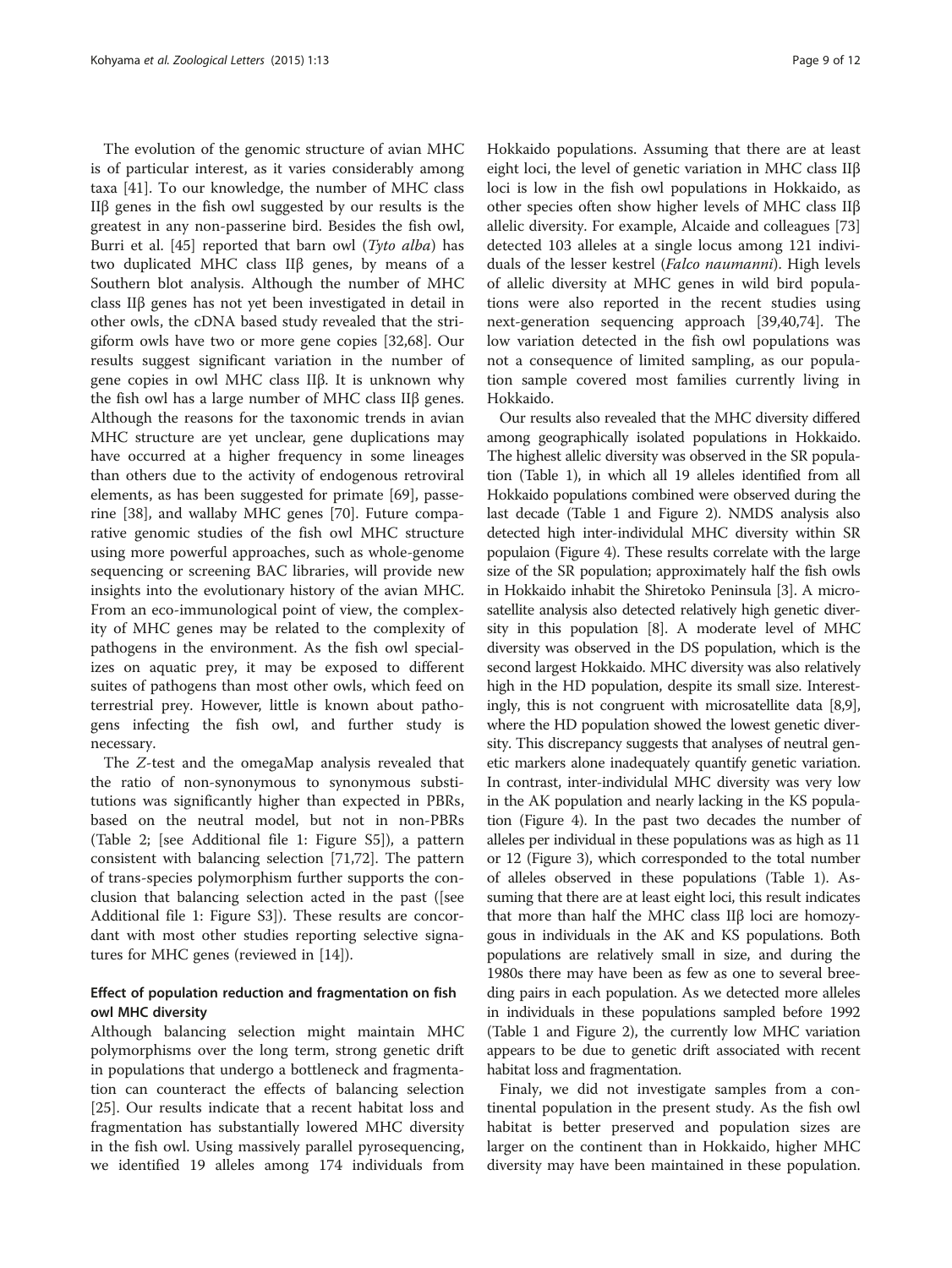<span id="page-9-0"></span>Further analysis on a continental population may lead to a better understanding of the extent of MHC diversity in this species.

#### Conclusions

Our study demonstrated substantial spatial variation in MHC diversity in the current fish owl populations on Hokkaido. Analysis of mtDNA sequences from historical specimens suggested that the genetic diversity was higher before the 1980s, and that before the middle of 20th century, there was gene flow over broad areas of Hokkaido [9]. The current spatial pattern in MHC diversity may thus have been shaped by loss of variation due to genetic drift in the fragmented populations. Low MHC variation among individuals, as in the KS and AK populations, should make these populations more vulnerable to epidemics of novel pathogens. The effects of low MHC diversity on the viability of fish owl populations remains unclear, however, as information on the abundance of pathogens and prevalence of diseases in wild fish-owl populations is scarce. Based on the results of recent population genetic studies, genetic rescue of the fish owl populations by translocation of outbred individuals has been proposed, and the results of our study will be useful in establishing such translocation plans. Although translocations could increase the adaptive genetic variation, a detailed screening of pathogens should be done before any attempts at mixing different populations are considered.

#### Availability of supporting data

Sequences of the MHC class IIβ alleles are available in Gen-Bank/EMBL/DDBJ accession nos. LC007937–LC007955.

Sequence alignment and genotyping data are included in the additional files.

#### Additional files

[Additional file 1: Tables S1, S2](http://www.zoologicalletters.com/content/supplementary/s40851-015-0013-4-s1.pdf) and Figures S1–S5.

[Additional file 2:](http://www.zoologicalletters.com/content/supplementary/s40851-015-0013-4-s2.csv) MHC class IΙβ genotyping data of Blakistion's fish owl populations.

[Additional file 3:](http://www.zoologicalletters.com/content/supplementary/s40851-015-0013-4-s3.zip) Sequence alignment of Blakistion's fish owl MHC class IIβ alleles (FASTA format).

#### Competing interests

The authors declare that they have no competing interests.

#### Authors' contributions

TIK designed the study, performed MHC genotyping, analyzed the data, and wrote the manuscript. KO assisted in laboratory work. CN performed the cell culture. TT made field collections during conservation work. KS and SF provided samples. RM gave the guidance through the study. All authors read and approved the final manuscript.

#### Acknowledgements

We thank M. H. Dick and M. T. Kimura for invaluable comments and editing the draft manuscript, R. Burri and one anonymous reviewer for insightful comments and suggestions. We also thank Kushiro Zoo and the Institute for Raptor Biomedicine Japan for supplying samples. Samples were originally

obtained through conservation activities for Blakiston's fish owl by the Ministry of the Environment, Japan. The study was supported in part by a Grant-in-Aid for Scientific Research (No. 23310164) from the Japan Society for the Promotion of Science (JSPS) to RM, a JSPS Fellowship (No. 13 J01622) to KO, and a grant (No. D-1201) from the Environment Research and Technology Development Fund of the Ministry of the Environment, Japan.

#### Author details

<sup>1</sup>Department of Natural History Sciences, Faculty of Science, Hokkaido University, Sapporo 060-0810, Japan. <sup>2</sup> Department of Natural History Sciences, Graduate School of Science, Hokkaido University, Sapporo 060-0810, Japan. <sup>3</sup>FILIN, Hachiken 2 Jo Nishi 2, Nishi-ku, Sapporo 063-0842 Japan. <sup>4</sup>Institute for Raptor Biomedicine, Kushiro 084-0922, Japan. <sup>5</sup>Kushiro Zoo, Kushiro 085-0201, Japan.

#### Received: 27 October 2014 Accepted: 25 February 2015 Published online: 25 March 2015

#### References

- 1. BirdLife International 2013. Bubo blakistoni. The IUCN red list of threatened species. version 2014.2. [\[http://www.iucnredlist.org](http://www.iucnredlist.org)]
- 2. Slaght JC, Surmach SG. Biology and conservation of Blakiston's fish owls (Ketupa balakistoni) in Russia: a review of the primary literature and assessment of the secondary literature. J Raptor Res. 2008;42:29–37.
- 3. Takenaka T. Distribution, habitat environments, and reasons for reduction of the endangered Blakiston's fish owl in Hokkaido, Japan. PhD thesis. Sapporo: Hokkaido University, Department of Environmental Earth Science; 1998.
- 4. Slaght JC, Surmach SG, Gutiérrez RJ. Riparian old-growth forests provide critical nesting and foraging habitat for Blakiston's fish owl Bubo blakistoni in Russia. Oryx. 2013;47:553–60.
- 5. Takenaka T. Shimafukuro. In: Shiretoko Museum, editor. Birds in Shiretoko. Sapporo: The Hokkaido Shinbun press; 1999. p. 80–125.
- 6. Hayashi Y. Past and present distribution of Blakiston's fish owl (Ketupa blakistoni) in Hokkaido, Japan –based upon museum specimens–. J Yamashina Inst Ornithol. 1999;31:45–61.
- 7. Brazil MA, Yamamoto S. The status and distribution of owls in in Japan. In: Meyburg B-U, Chancellor RD, editors. Raptors in the Modern World. Berlin, Germany: World Working Group on Birds of Prey; 1989. p. 389–402.
- 8. Omote K, Nishida C, Takenaka T, Masuda R. Temporal changes of genetic population structure and diversity in the endangered Blakiston's fish owl (Bubo blakistoni) on Hokkaido Island, Japan, revealed by microsatellite analysis. Zoolog Sci. 2012;29:299–304.
- 9. Omote K, Nishida C, Takenaka T, Saito K, Shimura R, Fujimoto S, Sato T, and Masuda R. Recent fragmentation of the endangered Blakiston's fish owl (Bubo blakistoni) population on Hokkaido Island, northern Japan, revealed by mitochondrial DNA and microsatellite analyses. Zoolog Lett. in press.
- 10. Klein J. Natural History of the Major Histocompatibility Complex. New York: John Wiley & Sons; 1986.
- 11. Garrigan D, Hedrick PW. Perspective: detecting adaptive molecular polymorphism: lessons from the MHC. Evolution. 2003;57:1707–22.
- 12. Ohta T. Role of diversifying selection and gene conversion in evolution of major histocompatibility complex loci. Proc Natl Acad Sci U S A. 1991;88:6716–20.
- 13. Nei M, Rooney AP. Concerted and birth-and-death evolution of multigene families. Annu Rev Genet. 2005;39:121–52.
- 14. Bernatchez L, Landry C. MHC studies in nonmodel vertebrates: what have we learned about natural selection in 15 years? J Evol Biol. 2003;16:363–77.
- 15. Sommer S. The importance of immune gene variability (MHC) in evolutionary ecology and conservation. Front Zool. 2005;2:16.
- 16. Piertney SB, Oliver MK. The evolutionary ecology of the major histocompatibility complex. Heredity (Edinb). 2006;96:7–21.
- 17. Spurgin LG, Richardson DS. How pathogens drive genetic diversity: MHC, mechanisms and misunderstandings. Proc R Soc B Biol Sci. 2010;277:979–88.
- 18. Bollmer JL, Vargas FH, Parker PG. Low MHC variation in the endangered Galápagos penguin (Spheniscus mendiculus). Immunogenetics. 2007;59:593–602.
- 19. Zhu L, Ruan X-D, Ge Y-F, Wan Q-H, Fang S-G. Low major histocompatibility complex class II DQA diversity in the Giant Panda (Ailuropoda melanoleuca). BMC Genet. 2007;8:29.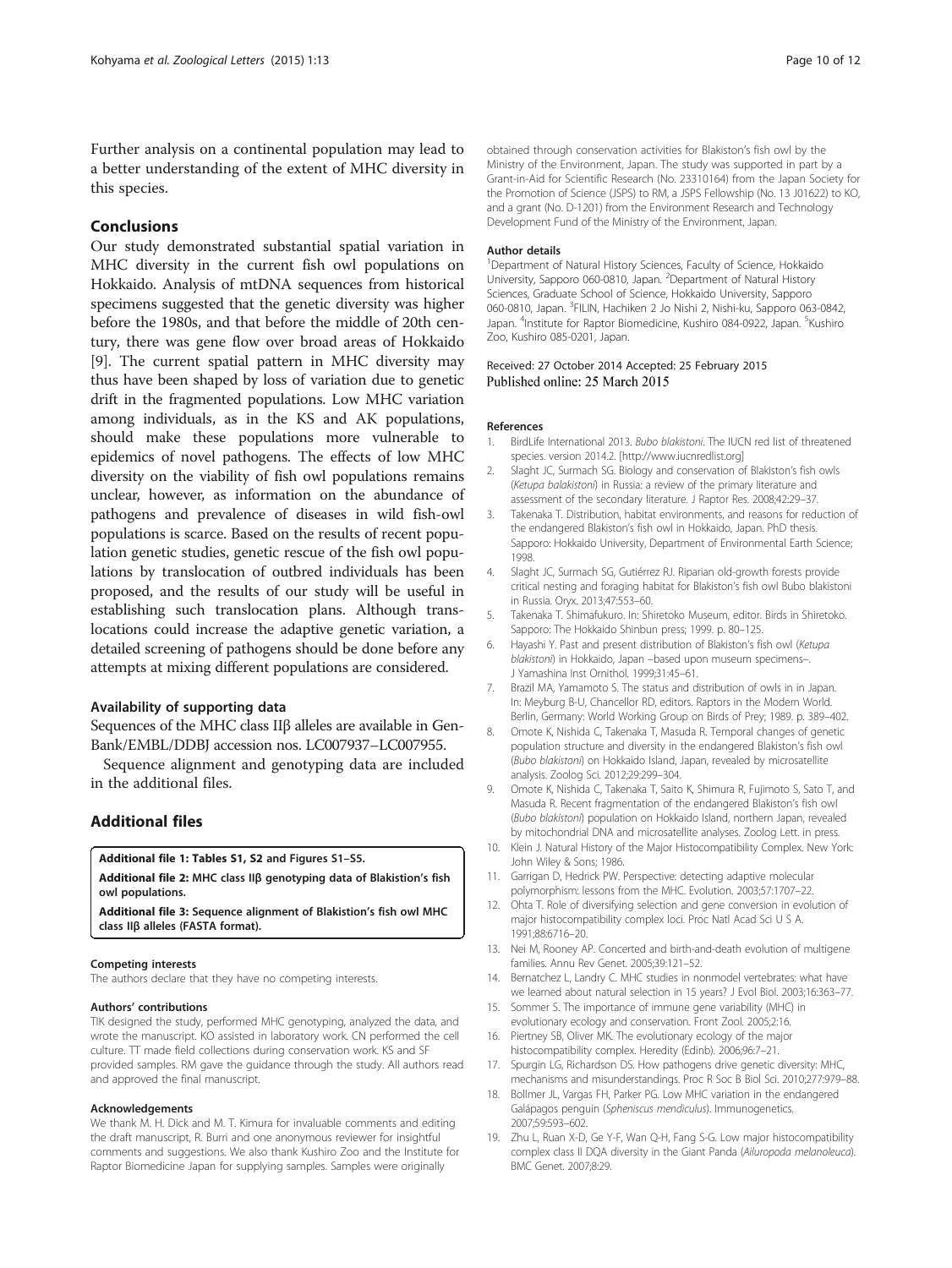- <span id="page-10-0"></span>20. Castro-Prieto A, Wachter B, Sommer S. Cheetah paradigm revisited: MHC diversity in the world's largest free-ranging population. Mol Biol Evol. 2011;28:1455–68.
- 21. Babik W, Kawalko A, Wójcik JM, Radwan J. Low major histocompatibility complex class I (MHC I) variation in the European bison (Bison bonasus). J Hered. 2012;103:349–59.
- 22. Biedrzycka A, Radwan J. Population fragmentation and major histocompatibility complex variation in the spotted suslik, Spermophilus suslicus. Mol Ecol. 2008;17:4801–11.
- 23. Říčanová Š, Bryja J, Cosson J-F, Gedeon C, Choleva L, Ambros M, et al. Depleted genetic variation of the European ground squirrel in Central Europe in both microsatellites and the major histocompatibility complex gene: implications for conservation. Conserv Genet. 2011;12:1115–29.
- 24. Strand TM, Segelbacher G, Quintela M, Xiao L, Axelsson T, Höglund J. Can balancing selection on MHC loci counteract genetic drift in small fragmented populations of black grouse? Ecol Evol. 2012;2:341–53.
- 25. Radwan J, Biedrzycka A, Babik W. Does reduced MHC diversity decrease viability of vertebrate populations? Biol Conserv. 2010;143:537–44.
- 26. Belov K. Contagious cancer: lessons from the devil and the dog. BioEssays. 2012;34:285–92.
- 27. Hughes AL. MHC polymorphism and the design of captive breeding programs. Conserv Biol. 1991;5:249–51.
- 28. Ujvari B, Belov K. Major histocompatibility complex (MHC) markers in conservation biology. Int J Mol Sci. 2011;12:5168–86.
- 29. Kaufman J, Milne S, Göbel TWF, Walker BA, Jacob JP, Auffray C, et al. The chicken B locus is a minimal essential major histocompatibility complex. Nature. 1999;401:923–5.
- 30. Alcaide M, Edwards SV, Negro JJ. Characterization, polymorphism, and evolution of MHC class II B genes in birds of prey. J Mol Evol. 2007;65:541–54.
- 31. Ekblom R, Sæther SA, Jacobsson P, Fiske P, Sahlman T, Grahn M, et al. Spatial pattern of MHC class II variation in the great snipe (Gallinago media). Mol Ecol. 2007;16:1439–51.
- 32. Burri R, Hirzel HN, Salamin N, Roulin A, Fumagalli L. Evolutionary patterns of MHC class II B in owls and their implications for the understanding of avian MHC evolution. Mol Biol Evol. 2008;25:1180–91.
- 33. Hughes CR, Miles S, Walbroehl JM. Support for the minimal essential MHC hypothesis: a parrot with a single, highly polymorphic MHC class II B gene. Immunogenetics. 2008;60:219–31.
- 34. Kikkawa EF, Tsuda TT, Sumiyama D, Naruse TK, Fukuda M, Kurita M, et al. Trans-species polymorphism of the Mhc class II DRB-like gene in banded penguins (genus Spheniscus). Immunogenetics. 2009;61:341–52.
- 35. Wang Z, Zhou X, Lin Q, Fang W, Chen X. Characterization, polymorphism and selection of major histocompatibility complex (MHC) DAB genes in vulnerable Chinese egret (Egretta eulophotes). PLOS ONE. 2013;8:e74185.
- 36. Shiina T, Hosomichi K, Hanzawa K. Comparative genomics of the poultry major histocompatibility complex. Anim Sci J. 2006;77:151–62.
- 37. Anmarkrud JA, Johnsen A, Bachmann L, Lifjeld JT. Ancestral polymorphism in exon 2 of bluethroat (Luscinia svecica) MHC class II B genes. J Evol Biol. 2010;23:1206–17.
- 38. Balakrishnan CN, Ekblom R, Völker M, Westerdahl H, Godinez R, Kotkiewicz H, et al. Gene duplication and fragmentation in the zebra finch major histocompatibility complex. BMC Biol. 2010;8:29.
- 39. Zagalska-Neubauer M, Babik W, Stuglik M, Gustafsson L, Cichoń M, Radwan J. 454 sequencing reveals extreme complexity of the class II Major Histocompatibility Complex in the collared flycatcher. BMC Evol Biol. 2010;10:395.
- 40. Sepil I, Moghadam HK, Huchard E, Sheldon BC. Characterization and 454 pyrosequencing of Major Histocompatibility Complex class I genes in the great tit reveal complexity in a passerine system. BMC Evol Biol. 2012;12:68.
- 41. Hess CM, Edwards SV. The evolution of the major histocompatibility complex in birds. Bioscience. 2002;52:423–31.
- 42. Babik W, Taberlet P, Ejsmond MJ, Radwan J. New generation sequencers as a tool for genotyping of highly polymorphic multilocus MHC system. Mol Ecol Resour. 2009;9:713–9.
- 43. Galan M, Guivier E, Caraux G, Charbonnel N, Cosson J-F. A 454 multiplex sequencing method for rapid and reliable genotyping of highly polymorphic genes in large-scale studies. BMC Genomics. 2010;11:296.
- 44. Nishida C, Ishijima J, Ishishita S, Yamada K, Griffin DK, Yamazaki T, et al. Karyotype reorganization with conserved genomic compartmentalization in dot-shaped microchromosomes in the Japanese mountain hawk-eagle

(Nisaetus nipalensis orientalis, Accipitridae). Cytogenet Genome Res. 2013;141:284–94.

- 45. Burri R, Niculita-Hirzel H, Roulin A, Fumagalli L. Isolation and characterization of major histocompatibility complex (MHC) class II B genes in the Barn owl (Aves: Tyto alba). Immunogenetics. 2008;60:543–50.
- 46. Burri R, Promerová M, Goebel J, Fumagalli L. PCR-based isolation of multigene families: lessons from the avian MHC class IIB. Mol Ecol Resour. 2014;14:778–88.
- 47. Pavey SA, Sevellec M, Adam W, Normandeau E, Lamaze FC, Gagnaire P-A, et al. Nonparallelism in MHCIIβ diversity accompanies nonparallelism in pathogen infection of lake whitefish (Coregonus clupeaformis) species pairs as revealed by next-generation sequencing. Mol Ecol. 2013;22:3833–49.
- 48. Edgar RC. MUSCLE: a multiple sequence alignment method with reduced time and space complexity. BMC Bioinformatics. 2004;5:113.
- 49. Babik W. Methods for MHC genotyping in non-model vertebrates. Mol Ecol Resour. 2010;10:16228–33.
- 50. Ronquist F, Teslenko M, van der Mark P, Ayres DL, Darling A, Höhna S, et al. MrBayes 3.2: efficient Bayesian phylogenetic inference and model choice across a large model space. Syst Biol. 2012;61:539–42.
- 51. Zwickl DJ. Genetic algorithm approaches for the phylogenetic analysis of large biological sequence datasets under the maximum likelihood criterion. In: Ph.D. thesis. Austin: The University of Texas; 2006.
- 52. Darriba D, Taboada GL, Doallo R, Posada D. jModelTest 2: more models, new heuristics and parallel computing. Nat Methods. 2012;9:772.
- Tamura K, Peterson D, Peterson N, Stecher G, Nei M, Kumar S. MEGA5: molecular evolutionary genetics analysis using maximum likelihood, evolutionary distance, and maximum parsimony methods. Mol Biol Evol. 2011;28:2731–9.
- 54. Brown JH, Jardetzky TS, Gorga JC, Stern LJ, Urban RG, Strominger JL, et al. Three-dimensional structure of the human class II histocompatibility antigen HLA-DR1. Nature. 1993;364:33–9.
- 55. Wilson DJ, McVean G. Estimating diversifying selection and functional constraint in the presence of recombination. Genetics. 2006;172:1411–25.
- 56. Martin DP, Lemey P, Lott M, Moulton V, Posada D, Lefeuvre P. RDP3: a flexible and fast computer program for analyzing recombination. Bioinformatics. 2010;26:2462–3.
- 57. Pond SLK, Posada D, Gravenor MB, Woelk CH, Frost SDW. GARD: a genetic algorithm for recombination detection. Bioinformatics. 2006;22:3096–8.
- 58. R Core Team. R: A Language and Environment for Statistical Computing. Vienna, Austria: R Foundation for Statistical Computing; 2012 [[http://www.R-project.org/\]](http://www.R-project.org/)
- 59. Goslee SC, Urban DL. The ecodist package for dissimilarity-based analysis of ecological data. J Stat Softw. 2007;22:1–19.
- 60. Jaccard P. Nouvelles recherches sur la distribution florale. Bull Soc Vaud Sci Nat. 1908;44:223–70.
- 61. Nei M. Analysis of gene diversity in subdivided populations. Proc Natl Acad Sci U S A. 1973;70:3321–3.
- 62. Winter DJ. MMOD: an R library for the calculation of population differentiation statistics. Mol Ecol Resour. 2012;12:1158–60.
- Excoffier L, Smouse PE, Quattro JM. Analysis of molecular variance inferred from metric distances among DNA haplotypes: application to human mitochondrial DNA restriction data. Genetics. 1992;131:479–91.
- 64. Dray S, Dufour AB, Chessel D. The ade4 package-II: Two-table and K-table methods. R News. 2007;7:47–52.
- 65. Klein J, Bontrop RE, Dawkins RL, Erlich HA, Gyllensten UB, Heise ER, et al. Nomenclature for the major histocompatibility complexes of different species: a proposal. Immunogenetics. 1990;31:417–26.
- 66. Klein J. Origin of major histocompatibility complex polymorphism: the trans-species hypothesis. Hum Immunol. 1987;19:155–62.
- 67. Whitlock MC.  $G'_{ST}$  and D do not replace  $F_{ST}$ . Mol Ecol. 2011;20:1083-91.
- 68. Burri R, Salamin N, Studer RA, Roulin A, Fumagalli L. Adaptive divergence of ancient gene duplicates in the avian MHC class II β. Mol Biol Evol. 2010;27:2360–74.
- 69. Dawkins R, Leelayuwat C, Gaudieri S, Tay G, Hui J, Cattley S, et al. Genomics of the major histocompatibility complex: haplotypes, duplication, retroviruses and disease. Immunol Rev. 1999;167:275–304.
- 70. Siddle HV, Deakin JE, Coggill P, Whilming LG, Harrow J, Kaufman J, et al. The tammar wallaby major histocompatibility complex shows evidence of past genomic instability. BMC Genomics. 2011;12:421.
- 71. Hughes AL, Nei M. Pattern of nucleotide substitution at major histocompatibility complex class I loci reveals overdominant selection. Nature. 1988;335:167–70.